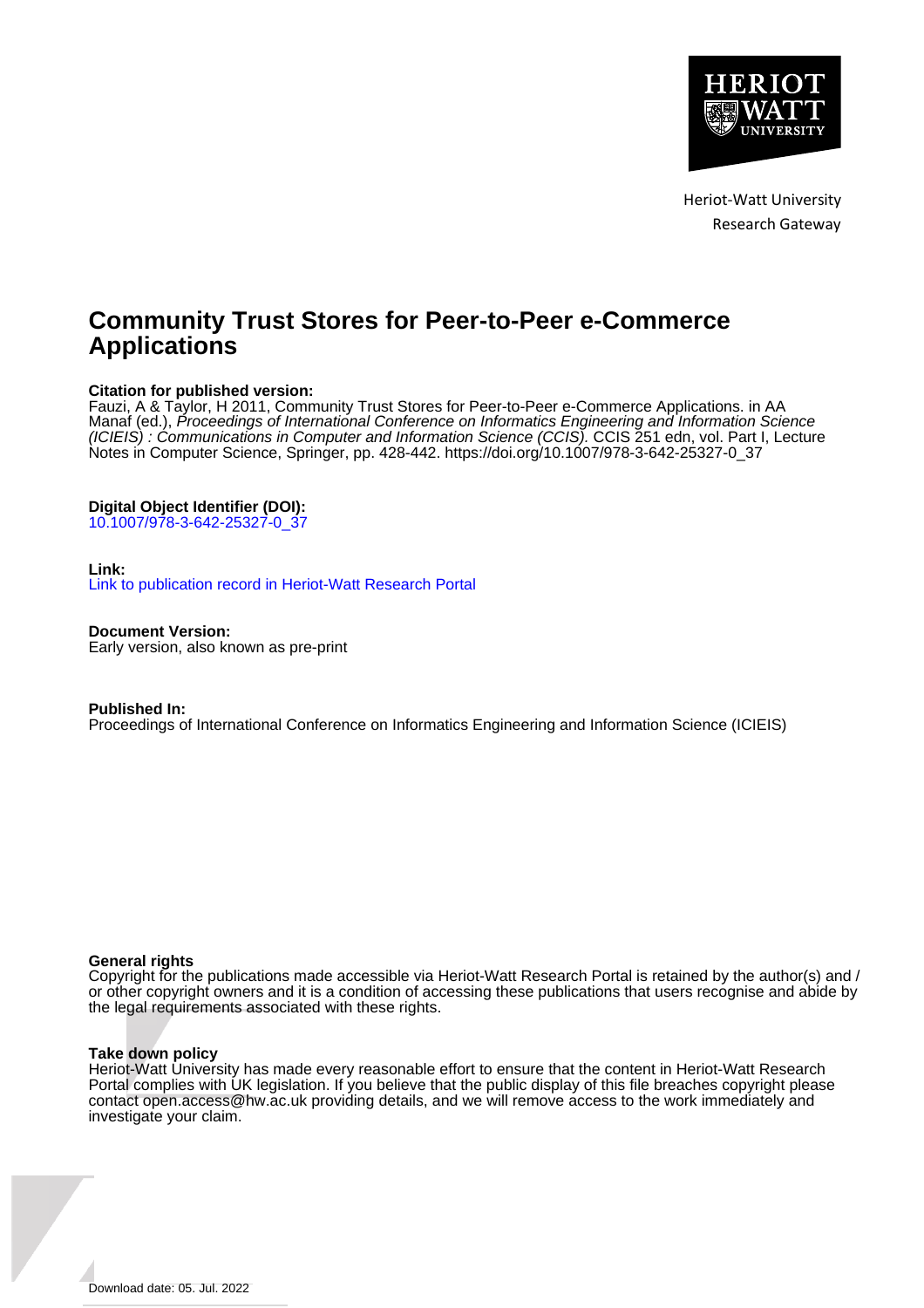# **Community Trust Stores for Peer-to-Peer e-Commerce Applications**

Ahmad H. Fauzi and Hamish Taylor

School of Mathematical and Computer Sciences Heriot-Watt University, Edinburgh, United Kingdom {ahf4,h.taylor}@hw.ac.uk

**Abstract.** E-commerce applications have evolved from web-based selling via the Internet to selling in a P2P manner. P2P can enhance e-commerce applications to create lower cost systems compared to conventional client-server systems. However, P2P e-commerce applications will only be acceptable to users if they can provide robust, secure and equitable services to the peers involved during commercial transactions. In this paper, we propose use of a P2P shared store for trust information to support community based e-commerce applications. Nowadays, it can be economical and cheap to implement either in the cloud or in a distributed manner over the platforms of participating peers. Usage of a cheap and secure community store for trust data provides an effective alternative to conventional trusted third party support services for e-commerce transactions.

**Keywords:** P2P, secure, cloud computing, trading forum, inexpensive.

# **1 Introduction**

Peer-to-peer (P2P) offers decentralization, reduced cost of ownership and scalability compared to the client-server model. It organises service delivery around mutual provision of common services among peer computers, not communal service provision via dedicated shared providers. To achieve this, control has to be more decentralized which can make for greater complexity in the design of the P2P software architecture than for client-server systems.

The aim of this paper is to propose and justify the use of a secure community store for trust data which is collaboratively controlled by a group of peers. It can be used for e-commerce applications that involve groups of like minded people who congregate virtually to trade [with](#page-15-0) each other. Such trading forums can be expected to be structured by a number of commonly agreed rules and to have memberships to help ensure that trading conforms to these rules. Trading within these forums might be in the form of sales, auctions or swap sessions depending on their common purposes. Items for trading might be second hand goods, hobby items like stamps, spare tickets or electronic resources like music recordings, movie clips or e-books.

A. Abd Manaf et al. (Eds.): ICIEIS 2011, Part I, CCIS 251, pp. 428–442, 2011.

<sup>-</sup>c Springer-Verlag Berlin Heidelberg 2011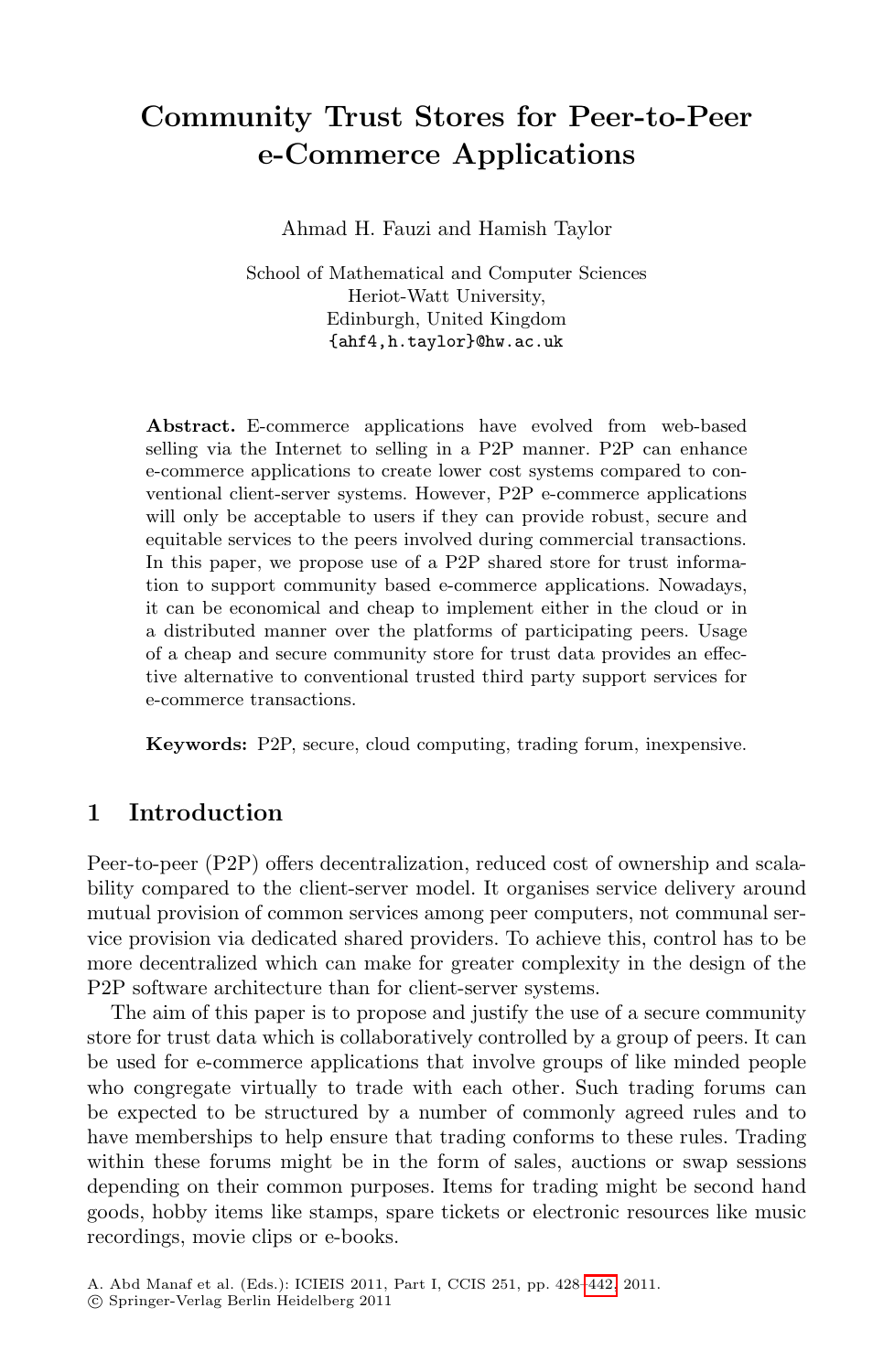In such a context, a community repository stores trust related information needed by trading forums such as lists of membership, trading contracts among peers, reputation reports on transactions and public key certificates used to verify the identity of peers. All other non-trust related data such as proposed deals, offers and general communication is passed through the P2P system's messaging service.

Since the store is controlled by a group of peers, it is not considered as a third party. Instead it is the trust support base of the peers themselves. The store is used to support various levels of trust that are related to the dissemination of the identity, status and reputation of a peer in relation to his e-commerce trading. The advent of widespread third party hosting of computer user's data and software on the Internet has reduced to low levels the cost of hosting a community store which holds modest amounts of trust data, is infrequently accessed and has low performance requirements. Cloud computing service providers can securely and cheaply host software that supports such a remotely accessible data repository sitting over a moderate sized storage space. Alternatively, the community store can be hosted in a distributed fashion across the platforms of participating peers under certain assumptions about their availability.

Community trust stores (CTS) are needed to foster trust among peers so that peers can mitigate perceived risks in trading with each other. They need to be available for access whenever trading might take place. Since their function is to store trust information, that data needs to be credible. That can be achieved through supporting joint updates b[y](#page-2-0) all concerned parties where the data purports to express the shared knowledg[e o](#page-3-0)r intent of these parties. However, where the store stores personal opinions, they can be [ad](#page-5-0)ded by a single forum member after verifying his identity as the author of that opinion. Using a community trust store addr[ess](#page-8-0)es the problem of secure access to trust data among peers. It is also able to tackle the problem of different peers being online at different times. The trust store is not accessed all that frequently but should be available when access is required to it.

<span id="page-2-0"></span>The rest of the paper is organized as follows: Section 2 discusses problems and the motivation for a P2P community trust store. Section 3 explains the proposed model for P2P e-commerce and community trust stores. Section 4 outlines the strategy, criteria, roles, benefits, downsides, and architecture of the community store's storage mechanisms. Section 5 describes an example scenario of the P2P trading. Section 6 discusses related P2P research. A summary and conclusion follow in Section 7.

# **2 Problem Statement and Motivation**

Updates of communally agreed trust data to the community store can be limited to joint operations by the concerned parties to ensure that stored data accurately expresses their shared belief or will. Contracts between contracting parties can be limited to being added only by a joint operation of both parties. Membership additions can be constrained to being limited to joint operations of all their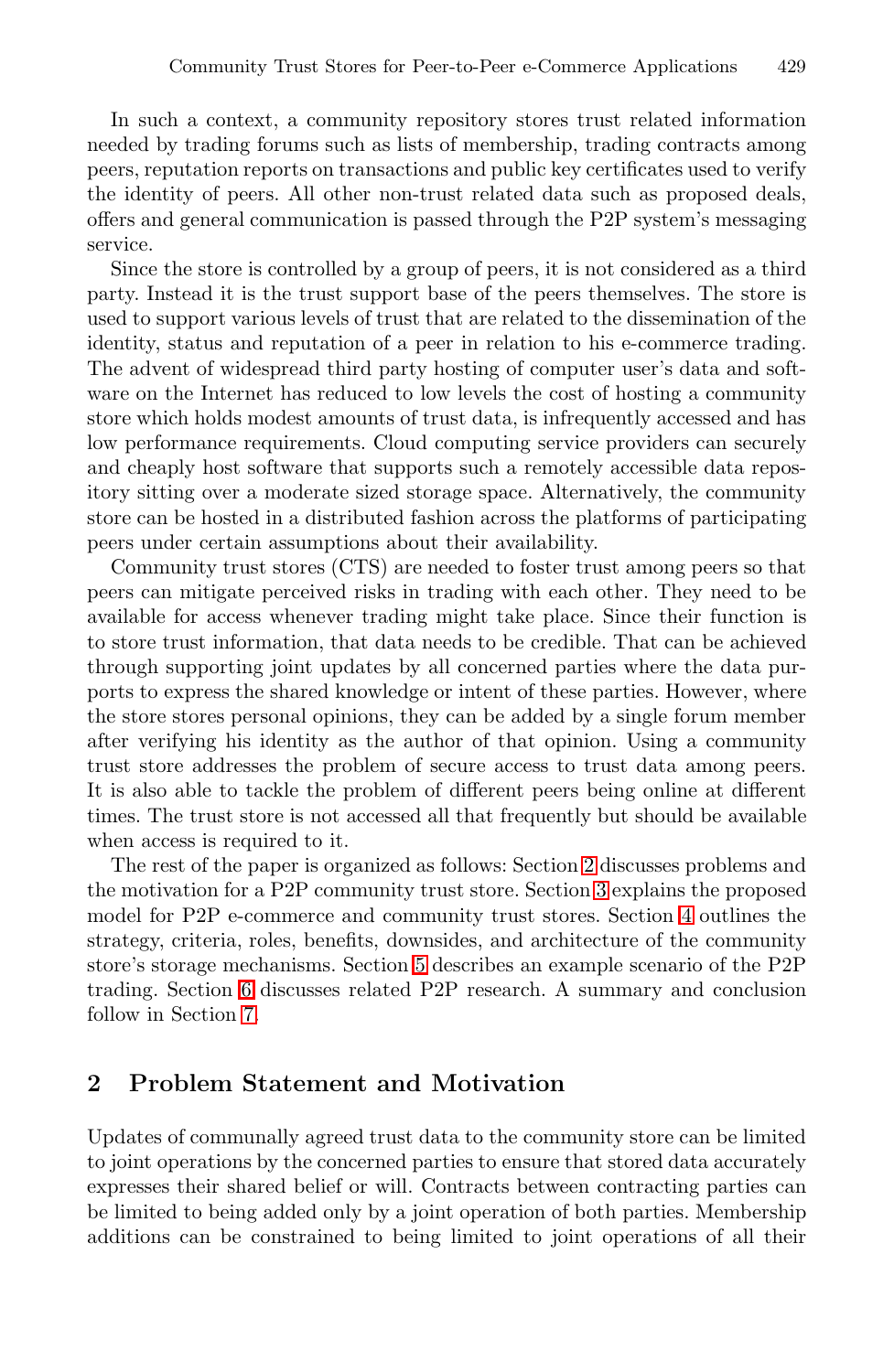

**Fig. 1.** The Proposed Framework for P2P e-Commerce and Customer Trust Stores

required sponsors. Identity certificates can be limited to being added jointly by all their signatories who are forum members and so on. Other trust data like deal evaluations by one trader of another trader's deal with him are not collective verdicts but personal opinions so they can be added individually so long as the member's identity is suitably verified by his digital signature.

<span id="page-3-0"></span>However, there still remains an open issue of how best to combat various forms of unethical collusion in such non-hierarchical communities. For example multiple peers may gang up together to create fictitious trading contracts which are favorably evaluated in bogus reputation reports by the colluding parties. Or they may conspire together in sufficient numbers to succeed in voting for the exclusion of a bona fide member on trumped up grounds. However, these are not problems especial to online trading. They are general problems for all forms of community trading.

# **3 Proposed Model for P2P e-Commerce and Community Trust Stores**

Peer-to-peer computing benefits e-commerce applications since it is cheaper to implement compared to conventional client-server e-commerce applications. The overall proposed framework using P2P and cloud computing technologies in ecommerce applications is depicted in Figure 1. P2P is used as the whole network infrastructure and cloud computing as a subnetwork infrastructure for supporting the CTS. Details of this framework are discussed in following subsections.

An online community trust store can support various types of trading including direct selling, auctions (open-cry or sealed bid), barter trade and lowest offers for solicited services among others. The type of trading determines how goods, cash and services are exchanged with each other. Important issues concern how well contracts are made binding between the trading parties and how well contracts protect the interests of both parties fairly and securely. In direct selling of second hand goods, a peer would typically expect to inspect the item before going ahead with buying it. However for never previously used services offered by a vendor, peers cannot assess the quality of a service before it is rendered and have to rely on feedback or testimonials from other peers that have used that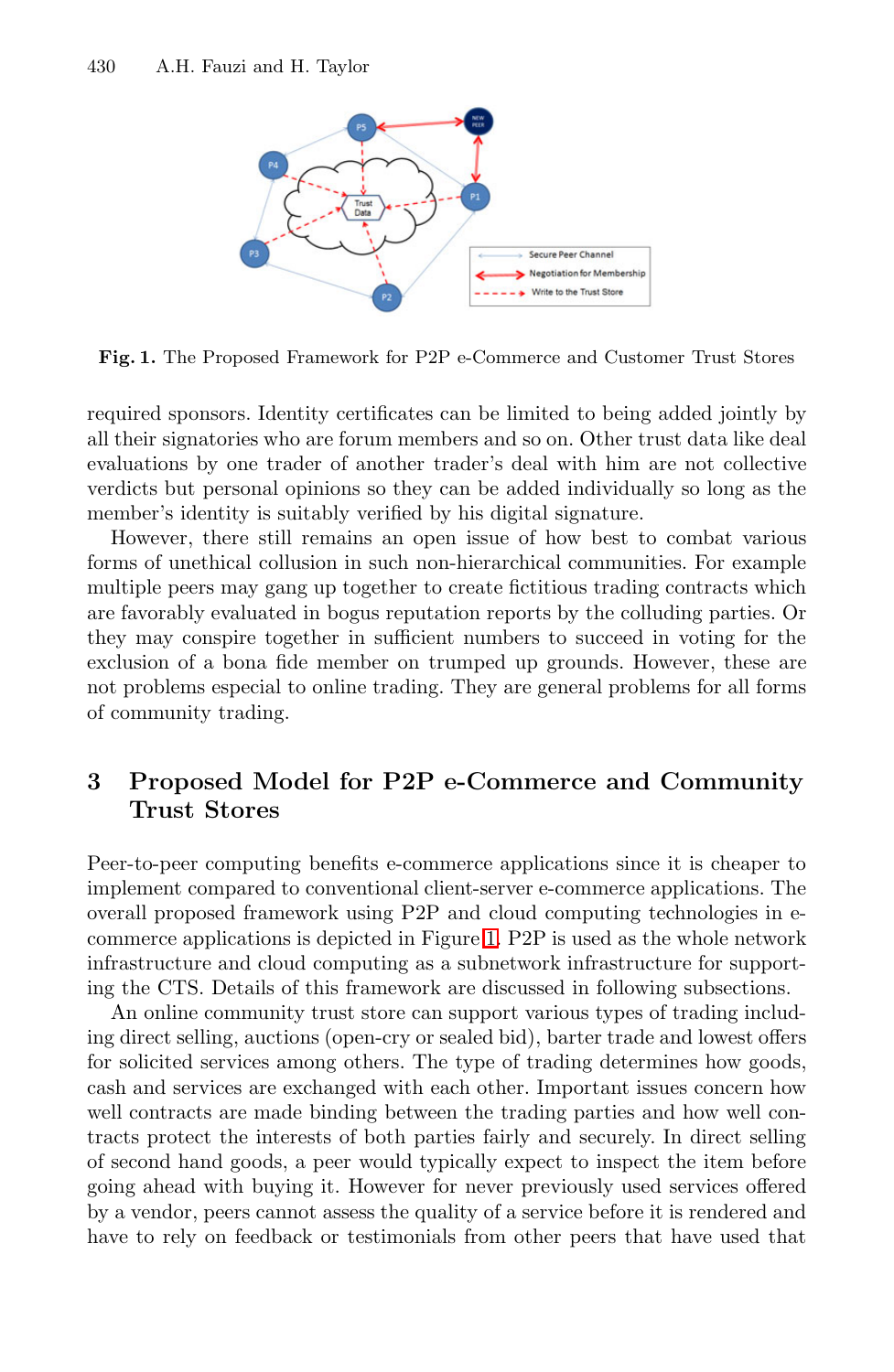service from that vendor before. For example, in relation to a cleaning service offered by a vendor, other peers would expect to be able to consider feedback from peers that have used that vendor's service before agreeing to hire that cleaner. Different types of trade will have their own distinct requirements and challenges.

## **3.1 Using P2P for e-Commerce Applications**

The proposed model for P2P e-commerce model takes several criteria into consideration:

- **–** Accessibility: Although two peers may not be online at the same time, trust information from each peer should be easily accessed by the other peer on demand.
- **–** Reliability: The trust store system should provide required trust data upon request.
- **–** Tamper proof: Only authorized and involved parties can update and modify trust data.
- **–** Auditable: An audit trail is maintained for all transactions with the trust store.
- **–** Trustable: These properties make the store a trustable source for information provided by authorized parties.
- **–** Confidentiality: Only authorized peers can access confidential information.

The proposed P2P e-commerce trading model starts with at least three peers that have an initial trusted mutual understanding to trade amongst each other. In order to realise this framework, the peers need to 1) store identity certificates of recognised peers; 2) record trading contracts of proposed deals; 3) store transactions stating agreed outcomes of proposed deals; 4) record reputation reports about peer deals; and 5) store membership status of peers. All of the above information are stored in the CTS.

### **3.2 Using Cloud Computing for the Community Trust Store**

The general idea of a CTS is based on the use of shared memory space among the peers. One option to achieve this is to require peers to contribute their file space and hours of online time in return for continued membership of the P2P community. A peer that fails to comply can be threatened with having its membership revoked. Another option is to adopt a cloud computing approach by storing trust data in the cloud. When the trust data is in the cloud, it is not necessary for some peers to be online so that the trust store can be immediately accessed. The cloud space can either be very cheap or free commercially supported storage or voluntarily contributed unused space on networked machines controlled by some participants in the trading community.

A secure CTS using cloud computing network technology is proposed as the more desirable way of implementing the model since it provides the most available way of accessing the latest version of trust related trading and reputation information. It offers: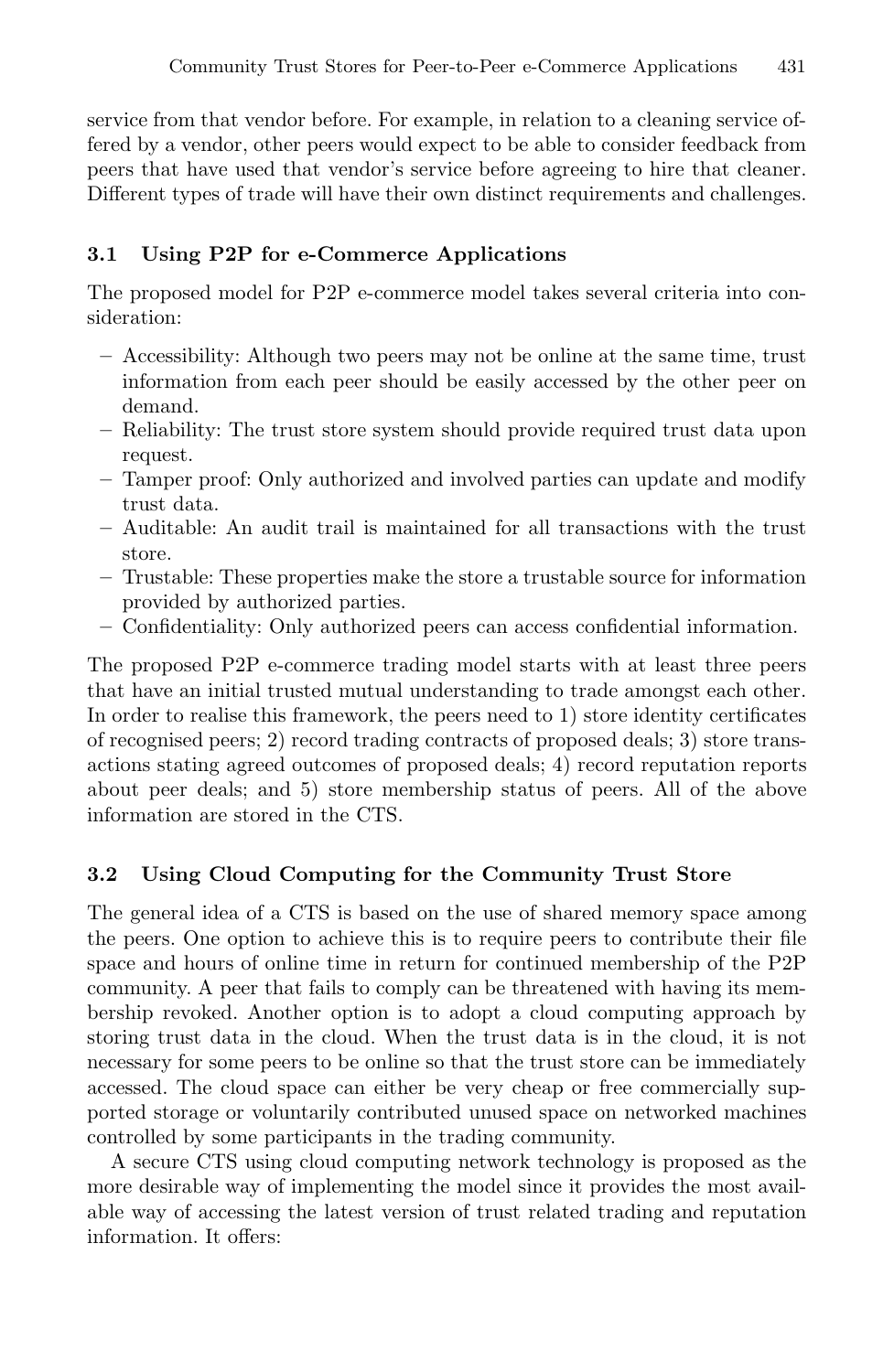- **–** Accessibility, the store is the hub for various data operations in e-commerce applications. When using the store, member credentials based on the identity they present in the digital world can be checked. Identity will be established using public key certificates.
- **–** Cheapness, by using each other's resources or cheap computing in the cloud, P2P stores should be able to support an inexpensive system compared to conventional client-server systems.
- **–** Scalability, a cloud implementation of the shared trust store would limit how many peers can use it at the same time. However, that usage will not be frequent or intensive. It is rather more likely that the social dynamics of a very large community will cause it to split into sub-communities with their own community trust stores before the community size grows to the point of saturating usage of a single trust store. Storage requirements will grow linearly with peer numbers.
- **–** Availability, a cloud implementation of the store could be expected to be available 24/7. However, a P2P impleme[ntat](#page-15-1)ion of the store over the storage space of peers would be dependent on enough peers remaining online at the same time to host the required data. In such cases the community might have to limit trading to communal sessions where a high enough participation rate could be guaranteed so that relevant trust data would be immediately available.

Cloud computing involves applications being delivered as services over the Internet where the hardware in the cloud provides those services [16]. Cloud computing consists of infrastructure, platform, storage, application and services. It allows the application to run in the cloud instead of being run locally on a dedicated machine. However there is always a security risk involved when running an application or storing data in the cloud. As it involves data transactions in and out of the cloud, the possibility of data tampering and loss is a significant risk. There will be issues of trusting the cloud and the reliability of the application hosted in the cloud. A reasonable strategy has to be planned to ensure accessibility of the store within the cloud. However, use of cloud computing technology means that data can be synchronized and updated without having to have cooperating peers online at the same time.

<span id="page-5-0"></span>The downside of a using a CTS is its shared nature. Its operation may not be fully reliable and extra assurance would be needed as to whether a third party hosting the cloud is to be trusted. It will have issues of availability when network connectivity is disrupted due to attacks or interruptions of connections or peers disconnect from the peer network. We will discuss later on the elimination of the third party roles to validate and verify a peer. Other issues and weaknesses of using a CTS are trust and safety issues with the store itself.

# **4 Strategy and Criteria for the Community Trust Store**

There are several characteristics for the CTS which need to be manifested in order to manage P2P trading efficiently. The store has to keep relatively small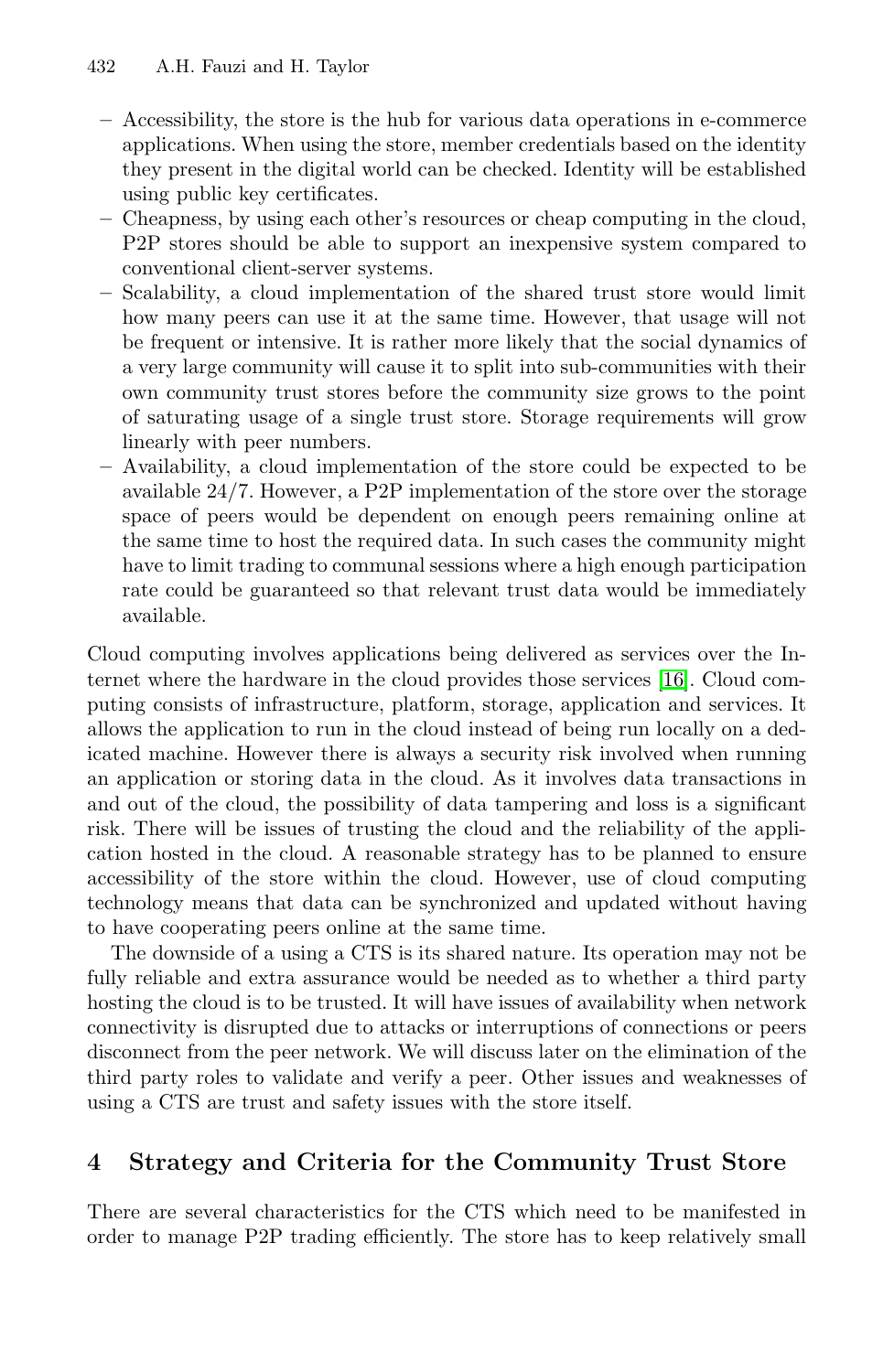<span id="page-6-0"></span>

**Fig. 2.** Data Stored in the P2P Community Trust Store

item[s o](#page-6-0)f data. Maintaining a small size item in the store will not impose much of space burden as long as the number of such items is not large. It will also ensure that they are easy to replicate or back up and recover quickly. The CTS should always be available when needed but is only likely to be infrequently accessed. The items that will be kept in the CTS are list of current, former and expelled members; digital certificates of members; trade contracts and agreed outcomes; reputation reports of present and past members; trading forum rules and policies; and member's participation data.

As depicted in Figure 2, these items are related to each other. For example, an operation to update the membership list must be signed by the private keys of the minimum number of members required by trading forum policies in order to update the list. Sales contracts are written with feedback signed by the persons involved in the transaction in a hierarchical format so that we can trace back the feedback to specific past transactions. The reputation reports of peers are based on data gathered from transaction feedbacks. Forum policies will be agreed by members in accordance with their collective decision making procedures.

The integrity of content in the store is protected using the private keys of peers. They collectively or individually sign each item they want to store and place it in the trusted community store. There is no general necessity for peers to encrypt the content that they want to write to the store. However there will be exceptions for types of selling such as sealed bid auctions where a bidder needs to encrypt their sealed bid using the auctioneer's public key to stop other peers from discovering their bid. The replication strategy is another way to protect the CTS content. When the content is backed up multiply, the possibility of losing the content is lower.

The decentralized nature of a peer-to-peer system leads to security vulnerabilities in peer-to-peer applications. In order to ensure the store is secure, a security management strategy has to be put in place. It will use preventative measures to reduce the risk of attack and would be expected to include a recovery plan if a security breach is detected. Only peers that are members of the P2P community should be allowed to write data to the store. So, unauthorized peers should have no chance to add anything to the community trust store. Although members are allowed to write new data, they should only be able to append to existing data and only able to edit their own feedback.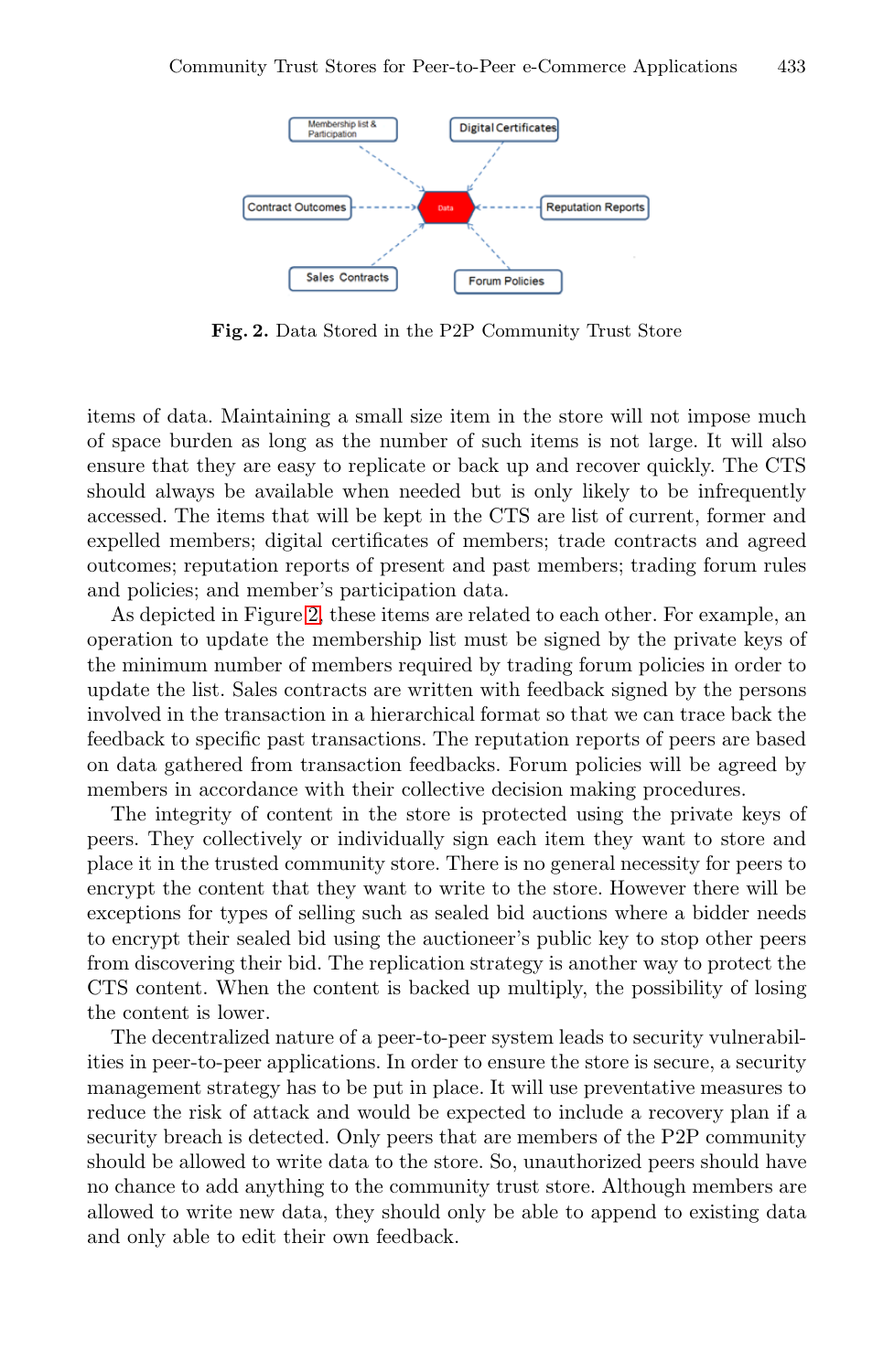A recovery strategy can be used if the store is compromised. If a storage host is compromised such as data being tampered with or becoming inaccessible, the CTS could restore the missing or invalid data from data backups that are stored among member peers. This will ensure that the data is up-to-date and available. Providing a recovery strategy for the P2P system supports fault tolerance and resistance against denial of service attacks. Peers can access the latest data from the CTS each time they are online. That is the reason the size of files in the store should be small in order for quick data backup, replication, updating and recovery. The overall size of the stored data can be constrained by archiving or maybe deleting old records beyond suitable time to live periods. Security strategies that should be implemented include:

- **–** Using public key infrastructure to ensure messages and files exchanged between peers and the CTS are tamper proof
- **–** Regular backup of CTS contents; replication and backup of the CTS contents into other clouds or into distributed storage solutions with the agreement of the peer community
- **–** Validation of P2P software by the peers to avoid malware in the software
- **–** Enforcing punishment for peers that breach security and privacy of others
- **–** Protecting the trust content of the CTS using cryptographic methods that are strong yet efficient in term of performance
- **–** Recording and tracking of trust content being accessed, updated and modified by peers in the CTS

These security strategies will be implemented jointly in accordance with trading forum policies. These address the following risks, weaknesses and threats :

- **–** Security of the application (application level): How can we be sure the application is safe to use? Does it contain malicious code or Trojan horses? How confident are we to install and use the peer application? These are important issues in developing a trusted application. Peers must have adequate assurance it is safe to use the application if using it entails security risks. The software application should use established techniques like signed code and digital watermarks so that it can to be verified and endorsed by the peers. If the source code is made publicly available, compilation of the application can be made by the peer themselves. Apart from peer's endorsement, the endorsement by well known or reliable third parties can be implemented as well to eliminate sceptical doubts related to security of the application. Although publishing the source code publicly ensures transparency of the code in terms of proving there are no malicious code in it, it is acknowledged that this also gives opportunities to attackers to study the code and finds its vulnerabilities.
- **–** Security of communication (network level): These are issues of message confidentiality, peer's identities and ensuring peers are communicating with the person whom the person claims. It deals with ensuring confidentiality and integrity of communication. By using public and private keys as ways to communicate with each other, peers and the CTS should be able to prevent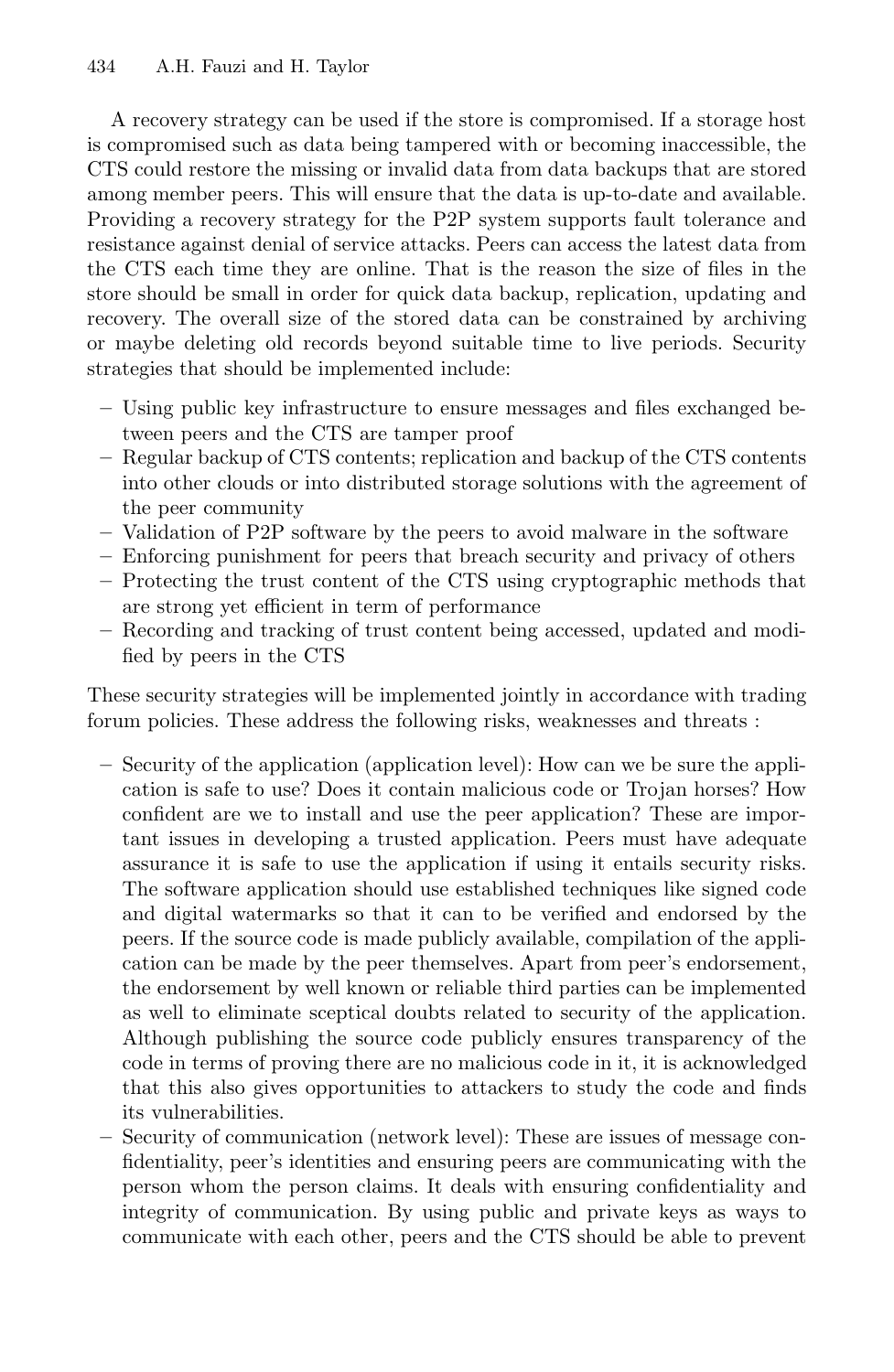tampering and modification of trust data. The CTS can identify itself with its own public and private key pairs by signing its sources and messages to peers. By communicating directly with the CTS, peers also eliminate the risk of relying on other peers to obtain trust data thus minimizing the chances of modification of data through the man-in-the-middle attacks, spoofing and masquerading. This issue also includes access to the CTS, which can be blocked by denial of service attacks. Peers will not be able to get the trust data stored in the CTS if the content cannot be delivered due to network failures caused by attackers.

**–** Security of the environment (user level): In order to create a secure environment, there are issues related to trust among peers, bandwidth limitations, protection against threats, safe backup, recovery and bootstrapping and policies governing peers membership. The peers have to ensure their own machines are secure and safe from malicious code. Peers that are unable to comply with the trading community security policy can be removed from the membership list.

Where the CTS is supported by a third party cloud storage service, we assume that a reputable service provider should be able to ensure a secure environment for the CTS. However, with a proper backup and recovery strategy as proposed, it seems reasonable to expect that the availability of the trust data can be ensured with minimal threat and guarantee with reasonable service downtime. Regular backup of the trust data to different cloud or distributed P2P storage facilities should be able to provide additional assurance that the data in the CTS is safe, recoverable and secure.

# <span id="page-8-0"></span>**5 Scenario of Trading in Proposed P2P e-Commerce Model**

Various trading scenarios can be supported by P2P e-commerce. However one of especial interest is low valued good sales in community markets. The proposed P2P trading model suits such low valued good sales. Low valued goods sales often happen in venues like flea markets, garage sales, car boot sales, Sunday markets and charity sales. Characteristics of such trading are low price items; second hand or used items; cash sales for on the spot delivery; no refunds and slim chance of legal redress; buy as seen with no provenance or warranty; prior inspection of goods for sale; and price of item being negotiable.

This type of sale attracts a wide audience as the items are seen as cheap, value for money and potentially a good bargain. However, its characteristics also encourage fraud, fencing, misrepresentation and breach of intellectual property rights (IPR). Nevertheless, it is a popular method of buying and selling worldwide. This type of trading in envisaged as a viable application area for P2P e-commerce. When such trading is done online, it has its own limitations. For example, items which are advertised online are usually described initially using text and pictures via a chosen platform. The description based on text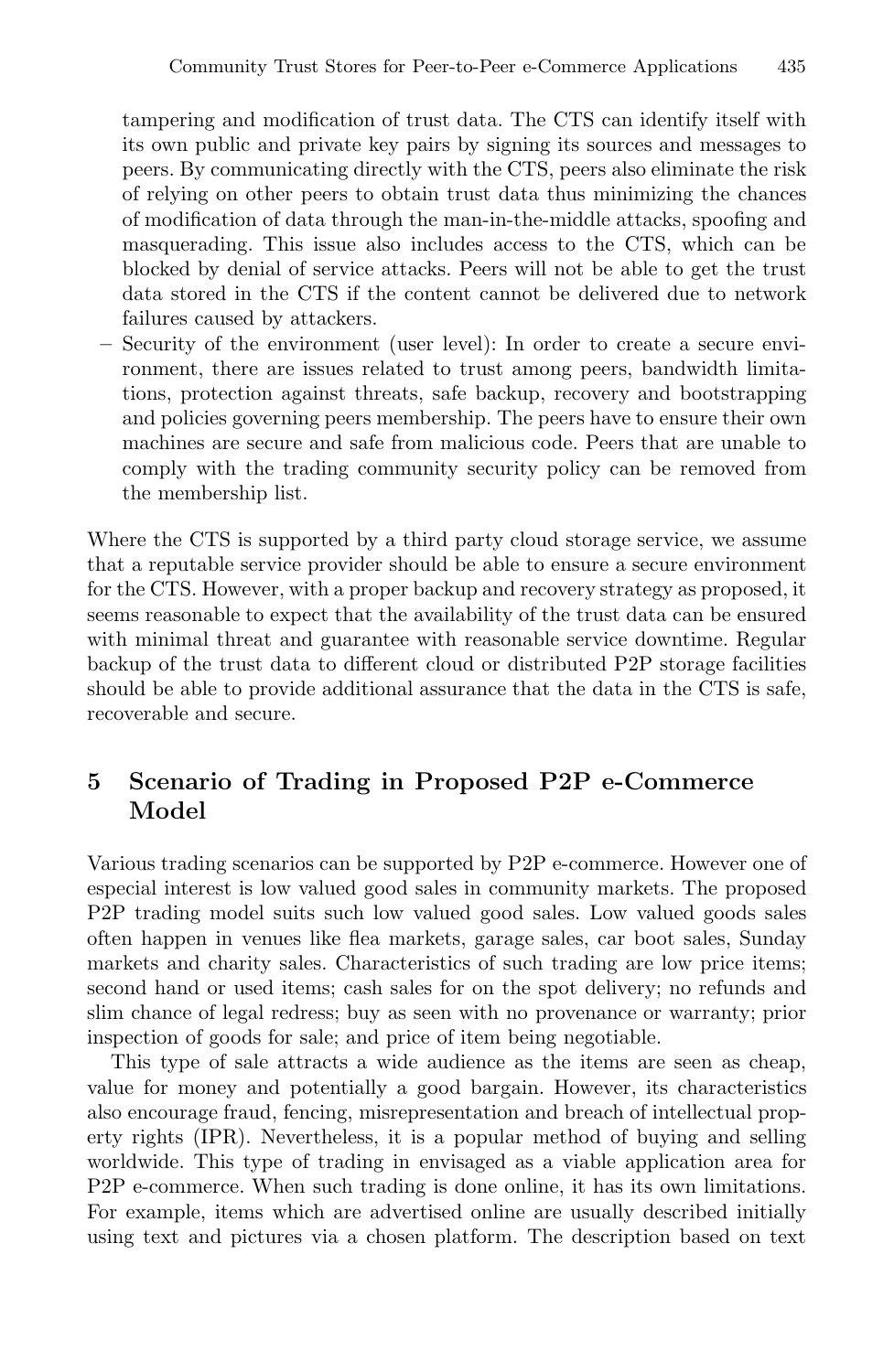

**Fig. 3.** Sample Scenario in the Proposed P2P Community Trading Model

and pictures can sometimes mislead buyers. Inspection of items is still needed. Buyers will expect to be able to inspect the item and decide if they want to accept the 'as is' condition of the item. Only if the buyer is satisfied with the inspection, will payment be made. Else, the deal is off and the seller will have to find another potential buyer.

The proposed type of scenario for P2P trading involves agreement to buy and then inspection before completing the sale of the advertised goods. Referring to Figure 3, assume that there are two existing peer members, P1 and P2. P1 is selling a second hand text book and posts an advertisement through the P2P messaging service with his digital signature. P2 sees the advertisement and informs P1 he is interested in buying the book. P1 sends a contract to P2 to buy the book as described for a certain price subject to quality inspection arranged with P1. P1 accepts the proposal or negotiates a revised proposal and then both parties sign the contract, agree where and when to meet, and submit the contract to the CTS. Upon meeting P1, P2 inspects the book in order to decide whether it meets the terms of his contract to buy it and P1 assures himself that P2 has the money to pay for it. Whether the transaction goes through or not, P1 and P2 are expected to exchange reputation reports in the P2P trading community by updating the CTS jointly and report on the outcome of their meeting.

The reputation report could be a positive or negative comment related to the transaction. For a specific reputation report on a transaction, only the trading peers will be allowed to contribute reputation reports if they have previously committed a joint contract to the CTS. In the future, other peers that wish to perform trades with P1, can gather feedback on P1 via the CTS and use it to help them to decide whether to initiate a trading transaction with P1.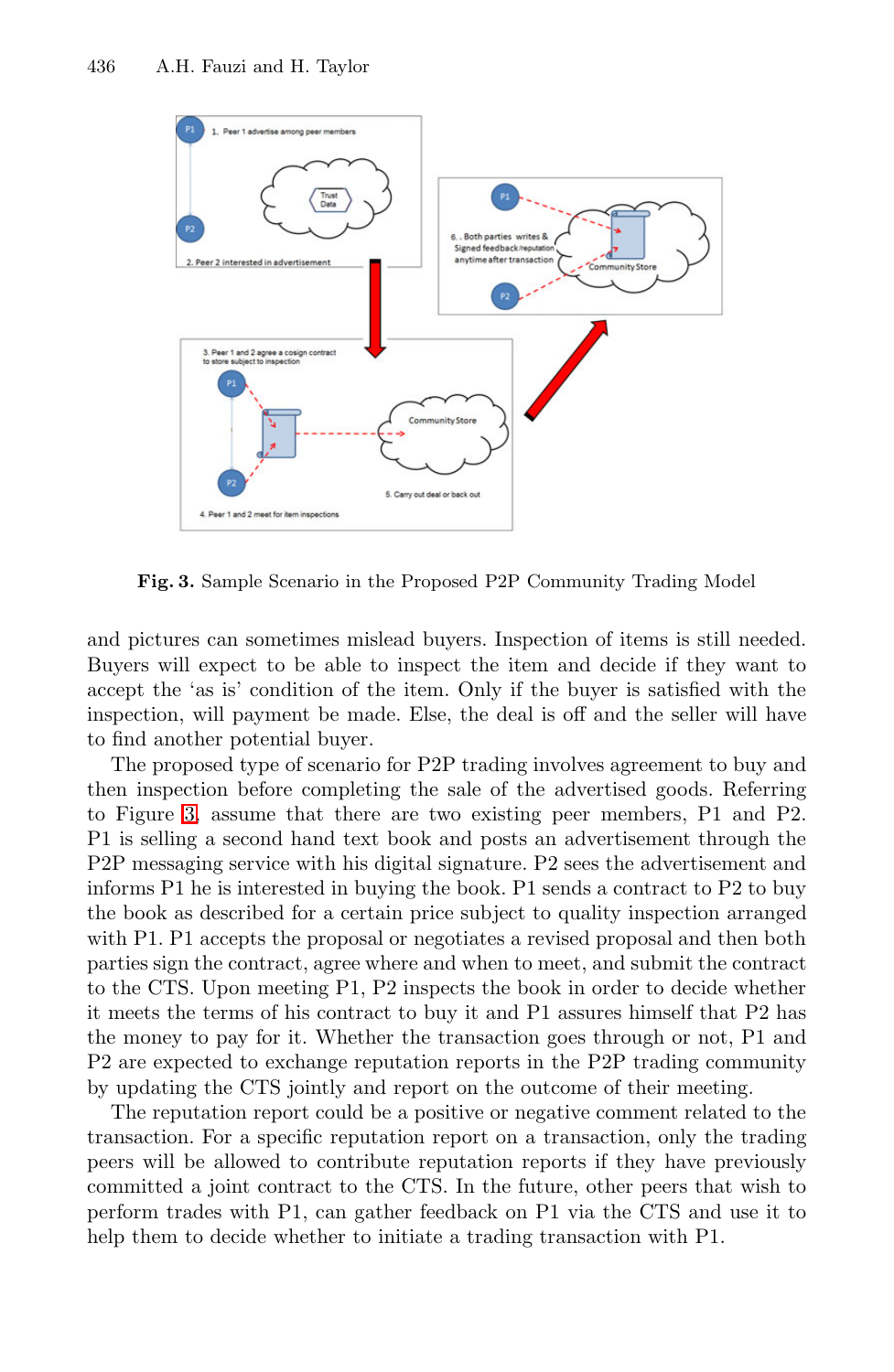Some back of the envelope calculations can be used to estimate the use of bandwidth and the data footprint of a CTS being used in P2P e-commerce trading. Trade contracts, reputation reports and contract outcomes will have a size of around 1000 bytes each. PGP digital certificates might average 10000 bytes in size. A transaction might involve access to something like 40 reputation reports, 20 certificates, 10 contracts and 10 contract outcomes on the CTS. It will upload 1 contract, 2 reputation reports and 1 outcome. So it will involve the downloading of 260 Kbytes of data and the uploading of less than 5 Kbytes.

If the trading community comprises 1000 members and each performs 5 transactions per week, 260 Mbytes will be uploaded and less than 5 Mbytes downloaded per week. If the store holds 1 years worth of transactions then it will hold 260 contracts and outcomes, 520 reputation reports and 1000 certificates. This will occupy approximately 11 Mbytes. Together with ancillary data like testimonials, forum policies, logs and so on lets say a total of 20 Mbytes. Even if these are underestimates by 10 times, it is clear that data traffic to and from the CTS and the size of the communal trust database are modest in scale. Hence the CTS should be easy to support in a typical cloud computing environment.

### **6 [R](#page-10-0)elated Work**

In this section, we review cloud formations; P2P storage systems; identity and reputation issues; Web of Trust and Public Key Infrastructure.

#### **6.1 Cloud Formations to Support a CTS**

Cloud services can be obtained in several [wa](#page-14-0)ys. One way is by using an existing commercial cloud service such as offered by Amazon Elastic Compute Cloud  $(EC2)^1$ , Windows Azure<sup>2</sup> and Google Apps<sup>3</sup>. These providers offer to run code from users on their cloud facilities. They also guarantee security of data stored or applications run within their cloud. However, all three charge money to provide cloud services to customers.

Other than that, a cloud can be formed using existing machines in an organisation such as with in an ad hoc cloud computing approach [1]. This approach uses [co](#page-10-1)mputing resource[s h](#page-15-2)arvested from machines within an existing enterprise. For example a P2P trading forum exclusively for staff and student of a university [could](http://aws.amazon.com/ec2/) [use](http://aws.amazon.com/ec2/) [av](http://aws.amazon.com/ec2/)ailable unused computing resources from the university's computing [facilities](http://www.microsoft.com/windowsazure/)[or](http://www.microsoft.com/windowsazure/)[labs.](http://www.microsoft.com/windowsazure/)

# <span id="page-10-1"></span><span id="page-10-0"></span>**6.2 P2P Store**

In P2P research, several P2P storage systems have been proposed such as PAST [2], PeerStore [3], Wuala<sup>4</sup> and OceanStore [4].

<sup>1</sup> http://aws.amazon.com/ec2/

<sup>2</sup> http://www.microsoft.com/windowsazure/

<sup>3</sup> http://www.google.com/apps/

<sup>4</sup> http://www.wuala.com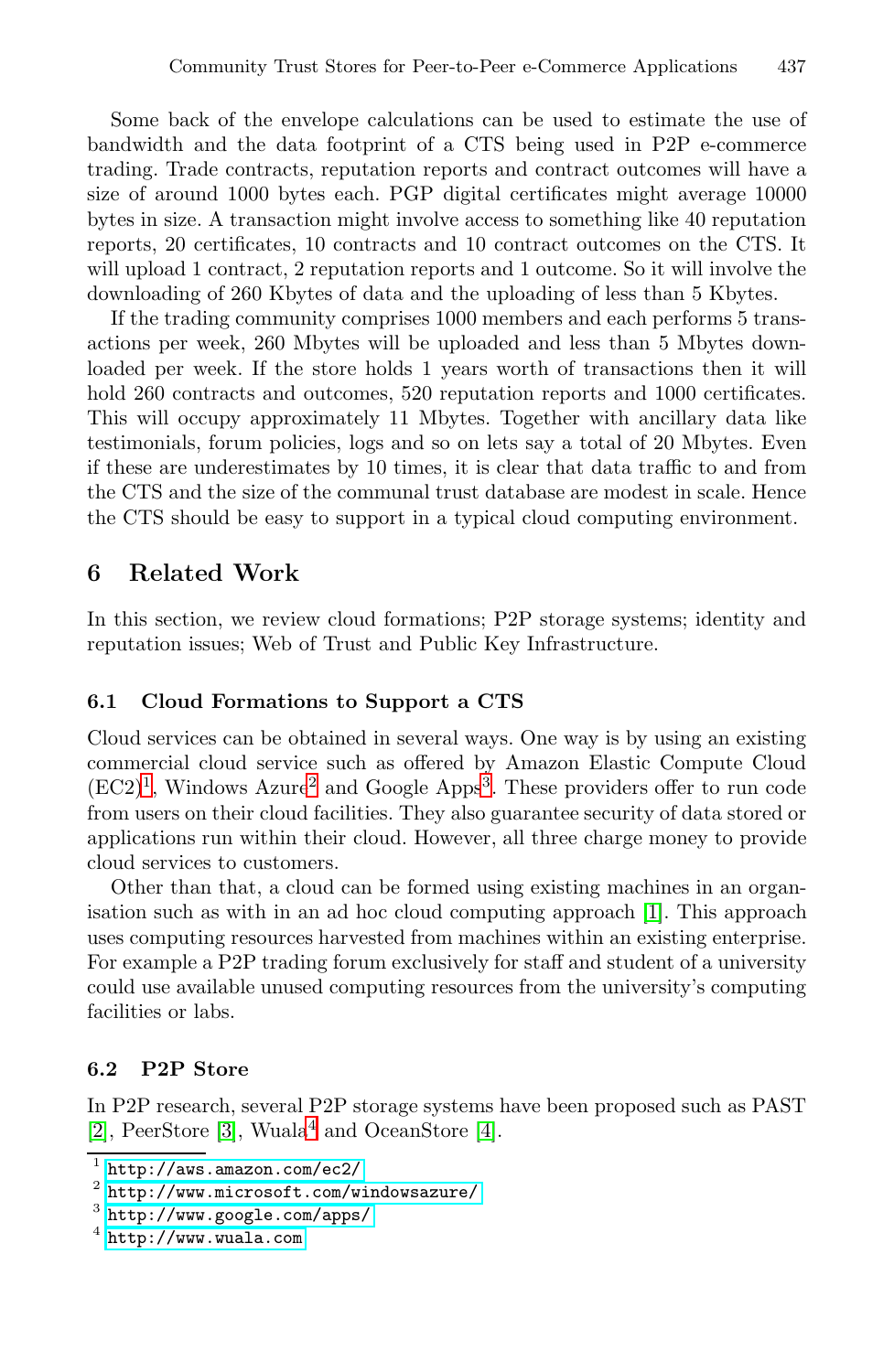PAST storage is formed over peers that are connected with each other over the Internet. Each peer can initiate and route client requests to update or retrieve files. Peers are also able to contribute storage to the PAST system. The files on peers can be replicated on multiple peers to increase their availability. The CTS only needs to store a modest amount of data but it needs to be able to update and to access all data quickly. PAST is rather more suitable for backup of data than supporting CTS contents. PAST is a non-incentives based system which does not reward peers that contribute storage to other peers. PAST nodes and users can use smartcards to authenticate entities and assure the integrity and confidentiality of data. The client can encrypt the content of file using their smartcard before inserting the file into PAST.

The relevant contribution of PeerStore related to peer-to-peer backup systems is its safekeeping and fair contribution scheme. Peers regularly challenge each other to verify their partners are still storing the blocks entrusted to them by asking them to prove they are still storing all block replicas. A partner that fails to answer a challenge is punished by discarding information that the peer has stored on the challenging peers. However, punishing a peer that fails to answer a single challenge might lead to peers experiencing technical failure or downtime losing their backup. On the other hand, a more lenient strategy might encourage free riding among the participating peers. Although PeerStore's intention is to improve high long-term availability instead of short-term availability, the strategy could result in possibly long waiting times for a restore operation to take place. Another problem is that there is no way to decide whether a partner is temporarily off-line or has permanently left the network. A further challenge for Peerstore is that a peer has to look for and find a sufficient and suitable number of partners that can store their data otherwise it will be unable to guarantee the backup of its data. The task of finding suitable partnering peers might also take time.

In Wuala, users can trade local machine storage for online storage. If a user gives up a certain amount of storage space on his computer, he will be given a certain amount of space in the Wuala online storage on the condition that peers have to be online at least 4 hours per day  $(17\%)$ . The amount of online space given is calculated based on the online time. For example, if a user donates 100GB of space, the given online space will be a multiple of the online time percentage and the space contributed. If the online time is 50%, then the online storage will be 50GB. Wuala supports access permissions and client side encryption but could only be used as a co[mm](#page-15-2)unity trust store if i[t](#page-15-3) was augmented by reliable mechanisms to constrain collective updates to community data by sets of authorised parties. Wuala supports data replication in order to improve data availability where much of its storage facility is offline most of the time. However, it doesn't support incremental encryption which slows down access to recently updated files. For this reason Wuala is more suitable for personal data backup than serving as the host for a CTS.

OceanStore is a global-scale decentralized storage system where many computers collaborate and communicate across the Internet [4]. It uses the Tapestry [5]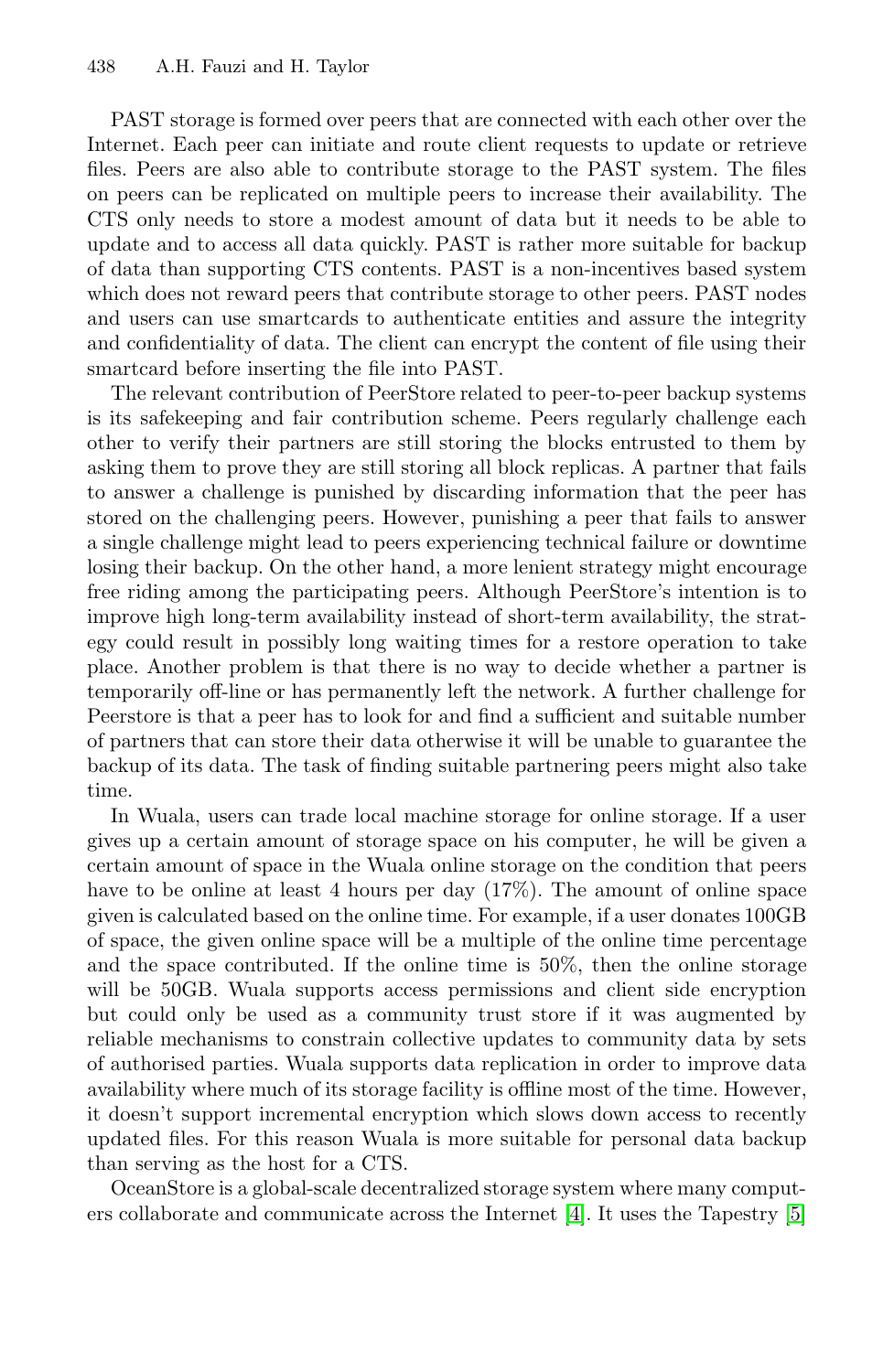overlay network which enables it to overcome prob[lem](#page-15-4)s of fault tolerance. The infrastructure is comprised of untrusted servers. However, data is protected through redundancy and cryptographic techniques. It also intended for data to be in a nomadic state where it is not tied to one physical location and is passed freely among hosting machines. An incremental cryptographic technique is used in OceanStore. It avoids the hassle of data decryption, updating and re-encryption. Incremental cryptography makes it possible to quickly update an encrypted document, rather than have to re-compute it from scratch [6]. Only users with the right encryption keys are able to decrypt and read the data. Read and write access of users are managed through the access control list of the OceanStore system. In OceanStore, each data object has a globally unique identifier (GUID). When an object is written into the system, replications of it are created and saved in different locations. These replicas are called floating replicas, because they can be transferred from one location to another. There are two forms of object in OceanStore, the active form and an archival form. Archival forms are spread over many servers and in a stable state where no further updates are necessary. The active or current form of object can be updated. Objects are modified via updates (versioning system) and data is not overwritten. This guarantees faster synchronization among the peers because there is no necessity to overwrite the whole object which would take much longer. A versioning system also allows a more efficient recovery process by only focusing on the update rather than recovering the whole data. It has to search and verify the latest version of data before initiating any necessary recovery process.

OceanStore is a better distributed storage solution for a community trust store than Wuala because of its use of incremental encryption even though it does not address inc[en](#page-15-5)tives for users to contribute storage space. It would also need to be augmented with mechanisms to enforce trading forum rules and to support shared [up](#page-15-6)dates on commonly agreed data.

#### **6.3 Reputation Issues**

In general, reputation is the opinion of the public towards a person, a group of people, an organization or a resource. It is the memory and summary of behaviour from previous transactions [7]. Reputation can be used to set expectations when considering future transactions. In the context of peer-to-peer applications, reputation represents the opinion of nodes in the system towards t[heir](#page-15-7) peers and resource providers [8]. It also allows peers to build trust and confidence which can lead them to make a decision. By harnessing feedback from peers, a reputation based system can help other peers to decide who should be trusted, can encourage trustworthy behaviour and can deter dishonest participants [9]. Without a credible reputation service, dishonest peers will erode the foundations of collaborative applications and generate peer mistrust and application failure [10]. Recent research has shown the significant extent to which a reputation system facilitates fraud avoidance and supports better buyer satisfaction [11], [12], [13], [14]. Here we discuss three relevant reputation issues which are multi dimension feedback, defending peer reputation and peers without previous transactions.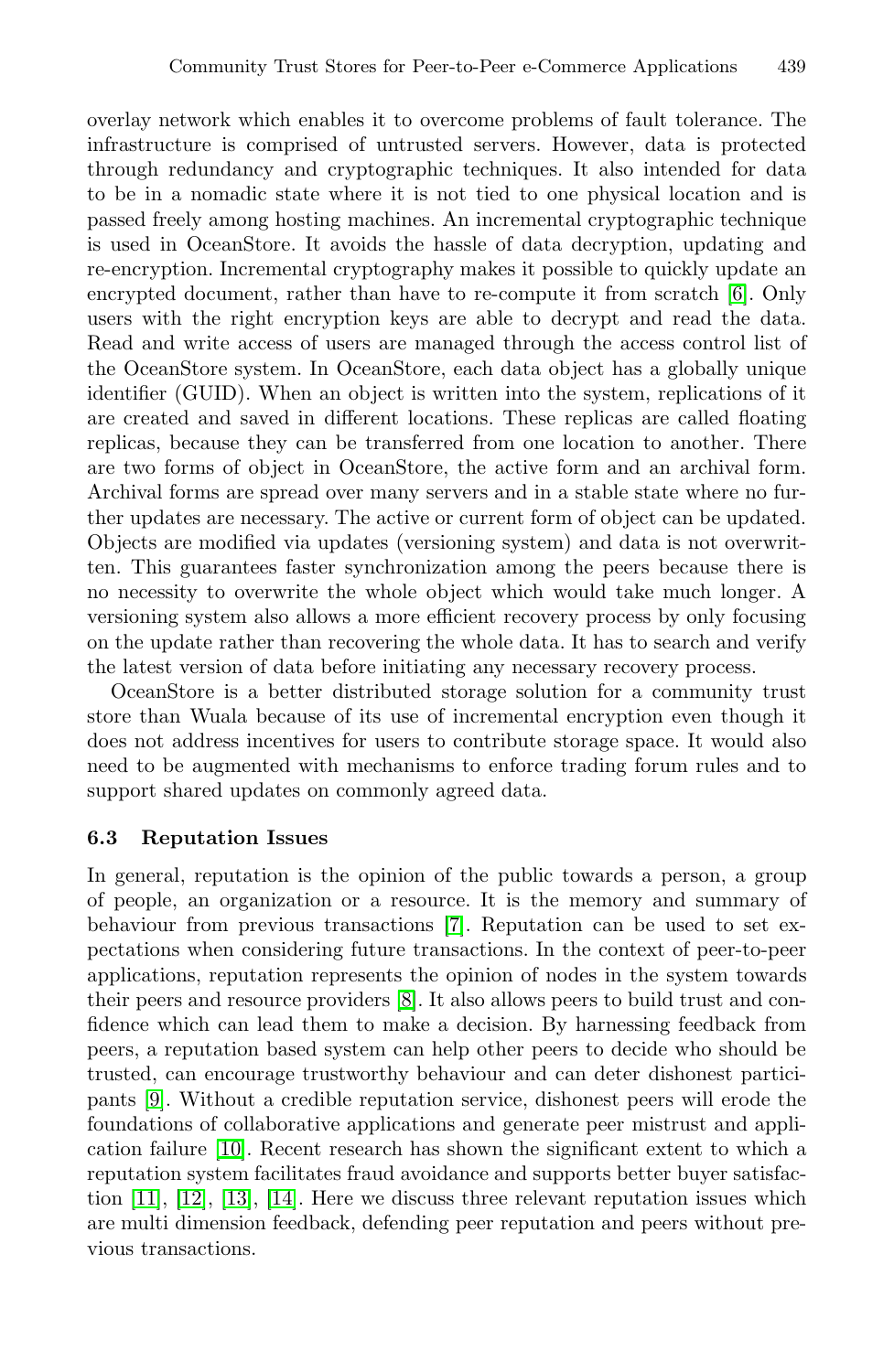**Multi Dimension Feedback.** The feedback from peers can be positive, negative or neutral after a transaction. Positive feedback can easily be kept by the parties involved as they will want to use them in promoting their own reputation. Many reputation systems only handle positive reputation reports [9]. Some couple privileges to accumulated good reputation, for example reputation earned from exchange of gaming items or auctioning [15]. However, in trading users are also interested in knowing about the negative reputation of another trader. Negative reputation is a potent indicator to avoid or be cautious about dealing with a particular trader.

We propose using the CTS to store reputation reports on peers. Then, if anyone wants to check on a peer's reputation, such information can be reliably obtained from the CTS. The peer that gives feedback on another peer can store the feedback from his transaction in the CTS and sign it with his digital signature to ensure that the feedback is tamper proof. Dissemination of the reputation report from the CTS across the peer's community provides an alternative source of data if reputation records at the CTS become inaccessible and its signature prevents modification by the assessed peers. It also provides a backup of a peer's reputation.

Reputation based on feedback can implement an expiry date or duration of validity if CTS storage space is tight. Only the more recent transactions of other peers would be kept and any feedback more than that limit would be removed or archived to conserve space. Each feedback will also be logged to keep track of the last transaction, validity and modification. The reputation system will hold two main types of records - reputation reports about individual trades and testimonials about a trader's general trustworthiness to trade with. Apart from direct feedback from peers, transaction logs can serve as a third factor for peers to use to judge a peer's tradeworthiness. Logs contain a summary of specific transactions, its timeline and the outcome of the trading. Peers with little recent transaction history or high non-completion rates or with long average transaction durations may be peers to be wary of when doing business. In order to have a reasonably informative assessment of reputation data, we propose using a multi dimensional reputation system. It covers transaction ratings by other peers using several standard criteria based on Likert scales and free text comments as well as general recommendations by others (testimonials). Standardized ratings using multi dimensional scales can be aggregated and averaged to produce overall reputation values. Together with individual text comments and testimonials they can be used to judge or evaluate whether to deal with a peer.

**Defending Peer Reputation.** Apart from having an accessible and accurate reputation system, the content of the reputation data needs to be protected and guarded against any threat of unauthorized modification either from the peer itself or by others. As the reputation data is stored in the CTS, it should be invulnerable from being tampered by any peers as long as the information and CTS are well managed. Each feedback will be signed by peers that give the feedback and time stamped by the CTS. If we can match and synchronize the time stamp of peers signing with the time the feedback was created, we should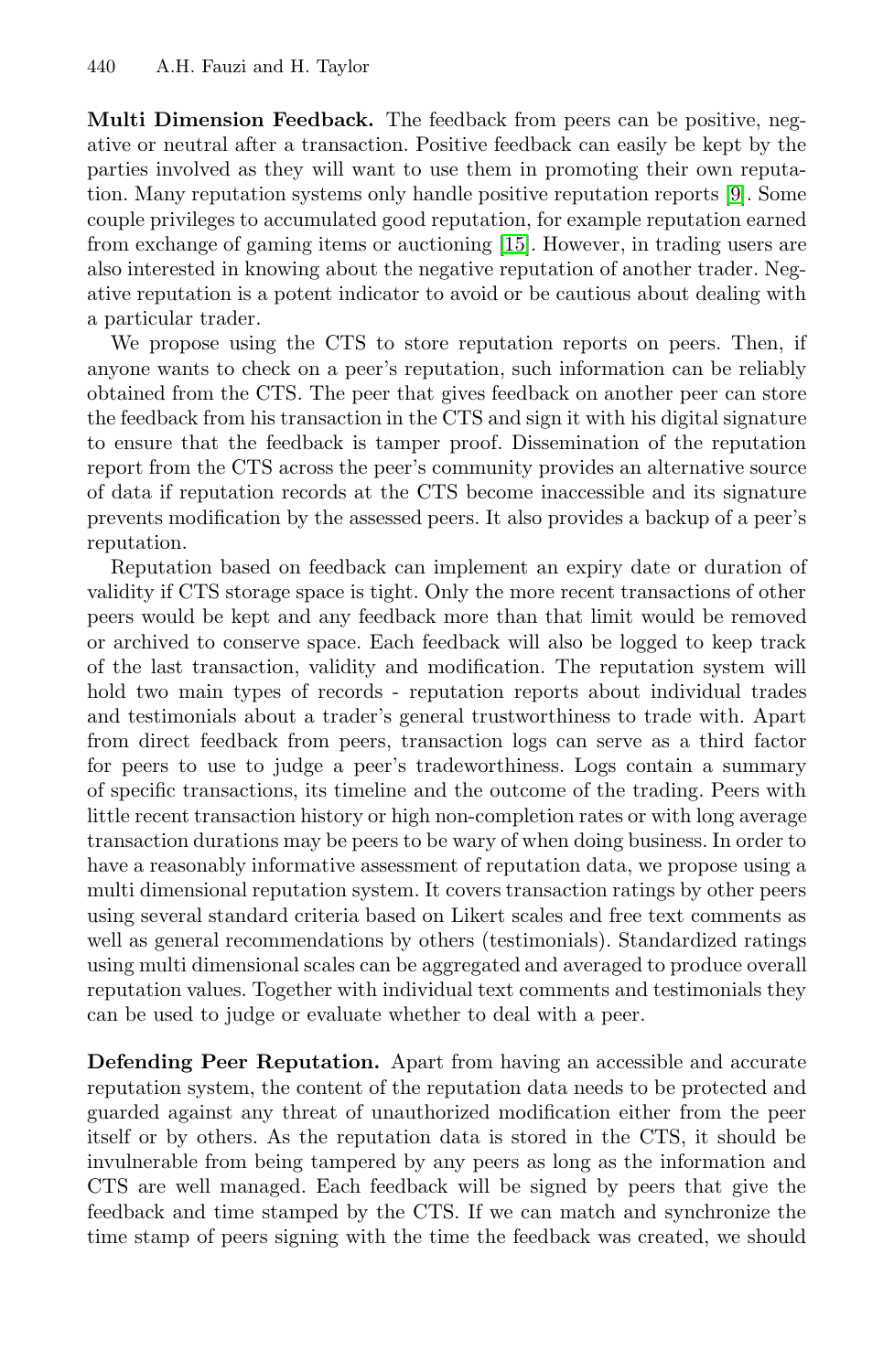be able to verify whether the feedback is likely to have come from the person that gives the feedback.

Peers should also be given the chance to defend themselves against unfair feedback. As the feedback can be hierarchically added and tracked, peer can give comments on feedback received about them. It is important to have check and balance features to be fair to both trading parties. They can even defend themselves with proof by referring to the trading contract or other reputation reports if they think the feedback is incorrect or misleading to others.

**Peers Without Previous Transactions.** Since we are aiming to have a CTS for local trading, we assume some peers might know a new peer in-person and based on this knowledge, they can recommend or become the point of reference for the peers by issuing testimonials.

# **7 Conclusion**

We have presented a framework for community trust stores to support P2P ecommerce applications. It uses trading forum membership to control access to the community trust store. We have addressed the problems of trust in P2P ecommerce and proposed a solution that ensures the availability of the store using cloud computing services. The proposed use of cloud computing to host community trusted store (CTS) is able to service P2P user needs and requirements. The CTS is hardened and secured to ensure the trustworthiness of its content to the P2P trading community. Access to the trust content in the CTS by the peers is recorded and logged. A reputation system and jointly signed trading contracts with trading outcomes provide the trading records of peers. The use of tamper proof evidence and endorsement methods in the CTS which are checkable and guaranteed to nurture trust in the contents of the CTS. They also help to build the trust among peers that use P2P e-commerce applications based on use of a CTS. We are developing a prototype of this type of application based on using CTS stored in an Azure cloud. We will use it to validate our approach.

# **References**

- <span id="page-14-0"></span>1. Kirby, G.N.C., Dearle, A., Macdonald, A., Fernandes, A.: An Approach to Ad hoc Cloud Computing. Computing Research Repository, abs/1002.4738 (2010)
- 2. Druschel, P., Rowstron, A.: PAST: A Large-Scale, Persistent Peer-to-Peer Storage Utility. In: Proceedings of the Eighth Workshop on Hot Topics in Operating Systems (HOTOS 2001), p. 75. IEEE Computer Society, Washington, DC, USA (2001)
- 3. Landers, M., Zhang, H., Tan, K.L.: Peerstore: Better Performance by Relaxing in Peer-to-peer Backup. In: Proceedings of the Fourth International Conference on Peer-to-Peer Computing, pp. 72–79. IEEE Computer Society, Washington, DC, USA (2004)